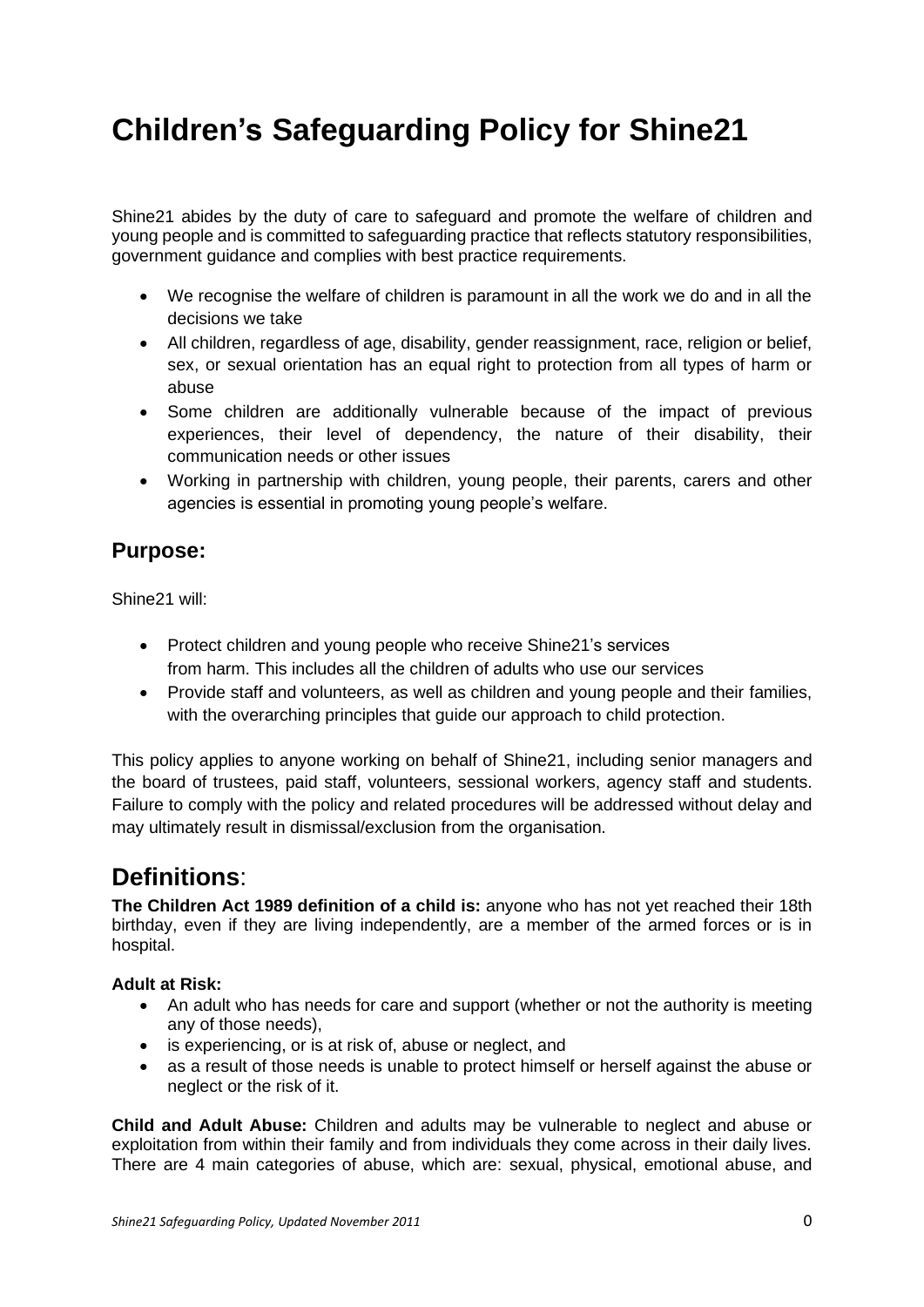neglect. It is important to be aware of more specific types of abuse that fall within these categories, they are:

- Bullying and cyberbullying
- Child sexual exploitation
- Child Criminal exploitation
- Child trafficking
- Domestic abuse
- Female genital mutilation
- Grooming
- Historical abuse
- Online abuse

**Safeguarding children:** Safeguarding children is defined in [Working Together to Safeguard](https://www.gov.uk/government/publications/working-together-to-safeguard-children--2)  [Children](https://www.gov.uk/government/publications/working-together-to-safeguard-children--2) 2018 as:

- protecting children from maltreatment.
- preventing impairment of children's health or development.
- ensuring that children are growing up in circumstances consistent with the provision of safe and effective care.
- taking action to enable all children to have the best outcomes.

### **Legal Framework**:

This policy has been drawn up on the basis of legislation, policy and guidance that seeks to protect children in England. A summary of the key legislation is available from [nspcc.org.uk/learning.](https://learning.nspcc.org.uk/)

Shine21 should have in place arrangements that reflect the importance of safeguarding and promoting the welfare of children and young people as well as vulnerable adults.

#### **The Prevent duty**

Some organisations in England, Scotland and Wales have a duty, as a specified authority under section 26 of the Counterterrorism and Security Act 2015, to identify vulnerable children and young people and prevent them from being drawn into terrorism. This is known as the Prevent duty. These organisations include:

- Schools
- Registered childcare providers
- Local authorities
- Police
- Prisons and probation services
- NHS trusts and foundations.
- Other organisations may also have Prevent duties if they perform delegated local authority functions.

Children can be exposed to different views and receive information from various sources. Some of these views may be considered radical or extreme.

**Radicalisation** is the process through which a person comes to support or be involved in extremist ideologies. It can result in a person becoming drawn into terrorism and is in itself a form of harm.

**Extremism** is vocal or active opposition to fundamental British values, including democracy, the rule of law, individual liberty and mutual respect and tolerance of different faiths and beliefs.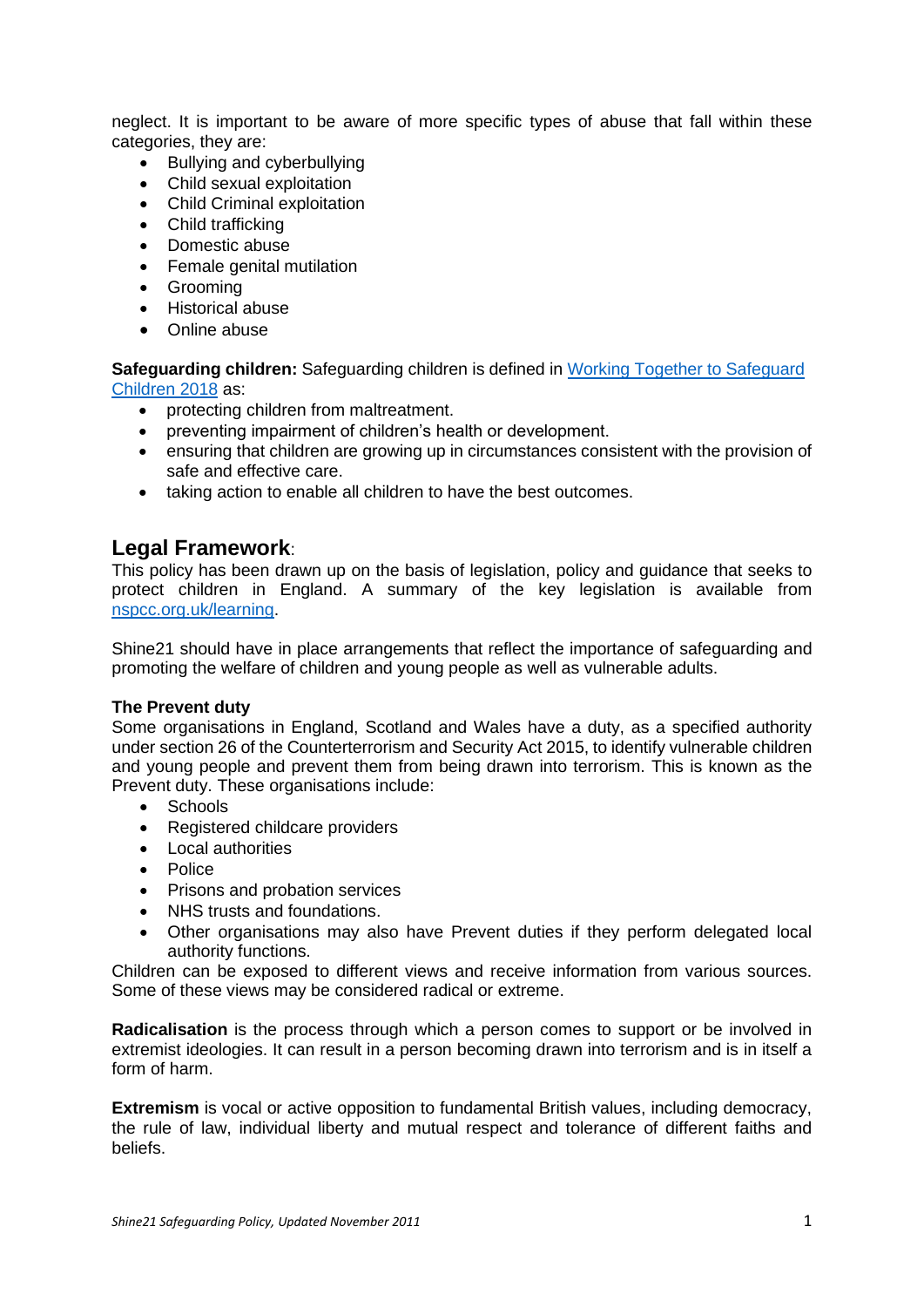# **How Shine21 will response in the event of disclosures and safeguarding concerns about a child or young person**

# **Acting on concerns**

No professional should assume that someone else will pass on information which they think may be critical to keeping a child safe. If a professional has concerns about a child's welfare and believes they are suffering or likely to suffer harm, then they should share the information with local authority children's social care. (Working Together To Safeguard Children 2015)

# **Seeking Medical Attention**

If a child has a physical injury and there are concerns about abuse; If medical attention is required then this should be sought immediately by phoning for an ambulance, attending the Emergency Department or Minor Injury Unit depending on the severity of the injury. You should then follow the procedures for referring a child protection concern to Local Authority Children's Social Care.

Any safeguarding concerns should be shared with the Ambulance/ medical and nursing staff in order that they can appropriately assess and treat the child, and share relevant information.

# **Managing a disclosure**

- Listen to what the child has to say with an open mind.
- Do not ask probing or leading questions designed to get the child to reveal more.
- Never stop a child who is freely recalling significant events.
- Make note of the discussion, taking care to record the timing, setting and people present, as well as what was said.
- Do not ask children to write a statement.
- Never promise the child that what they have told you can be kept secret.
- Explain that you have responsibility to report what the child has said to someone else.
- **The designated lead for child protection within your organisation must be informed immediately.**

### **Referring concerns about a child**

### **A member of staff or volunteer must report any concerns or allegation of harm immediately to the designated safeguarding officer.**

The designated safeguarding lead will act on behalf of Shine21 in referring concerns or allegations of harm to the relevant Local Authority (the Local Authority where the child resides). For children residing in North Yorkshire the North Yorkshire Multi-Agency Screening Team (Children's Social Care Referral Team) need to be contacted. In the case of it being out of hours the Emergency Duty Team should be contacted. The relevant contact numbers can be found at the end of this policy.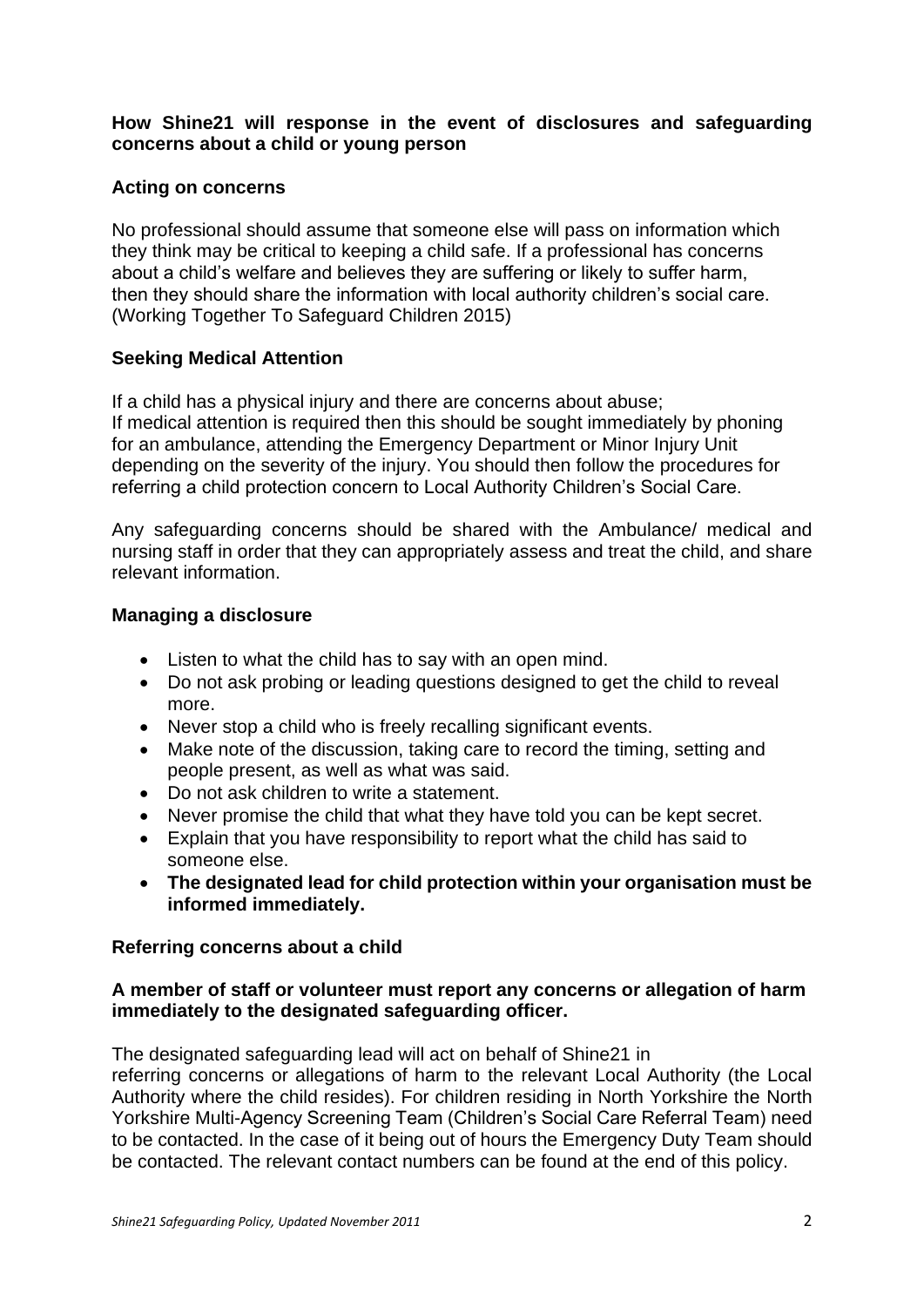If the designated safeguarding lead is in any doubt about making a referral it is important to note that advice can be sought from the North Yorkshire Multi-Agency Screening Team (MAST). The name of the child and family should be kept confidential at this stage and will be requested if the enquiry proceeds to a referral.

It is not the role of the designated safeguarding lead to undertake an investigation into the concerns or allegation of harm. It is the role of the designated safeguarding lead to collate and clarify details of the concern or allegation and to provide this information to the Local Authority MAST, or Locality Team if Children's Social Care is already involved with the family, whose duty it is to make enquiries in accordance with Section 47 of the Children Act 1989.

In the absence of the designated safeguarding officer the matter should be reported to the person identified as their deputy. In the event of neither of these individuals being available the matter should be reported through the line management. In the unlikely event of management not being available the matter should be reported directly to the appropriate Local Authority MAST Team, or Locality Team if Children's Social Care is already involved. In the case of it being out of hours the Emergency Duty Team should be contacted (see contact details below).

# **Preparing to Discuss Concerns about a Child with Children's Social Care**

Try to sort out in your mind why you are worried, is it based on:

- What you have seen;
- What you have heard from others;
- What has been said to you directly.

Try to be as clear as you can about why you are worried and what you need to do next:

- This is what I have done;
- What more do I need to do?
- Are there any other children in the family?
- Is the child in immediate danger?
- In the conversation that takes place the duty Social Worker will seek to clarify:
- The nature of the concerns;
- How and why they have arisen;
- What appear to be the needs of the child and family; and 16

• What involvement they are having or have had with the child and / or family.

Questions Children's Social Care may ask at Initial Contact

• Agency (i.e. school, etc) address and contact details of referrer;

• Has consent to make the referral been gained? Information regarding

parents' knowledge and views on the referral;

• Where consent has not been sought to make a referral you will be asked to explain what informed your decision making;

- Full names, dates of birth and gender of children;
- Family address and, where relevant, school/nursery attended;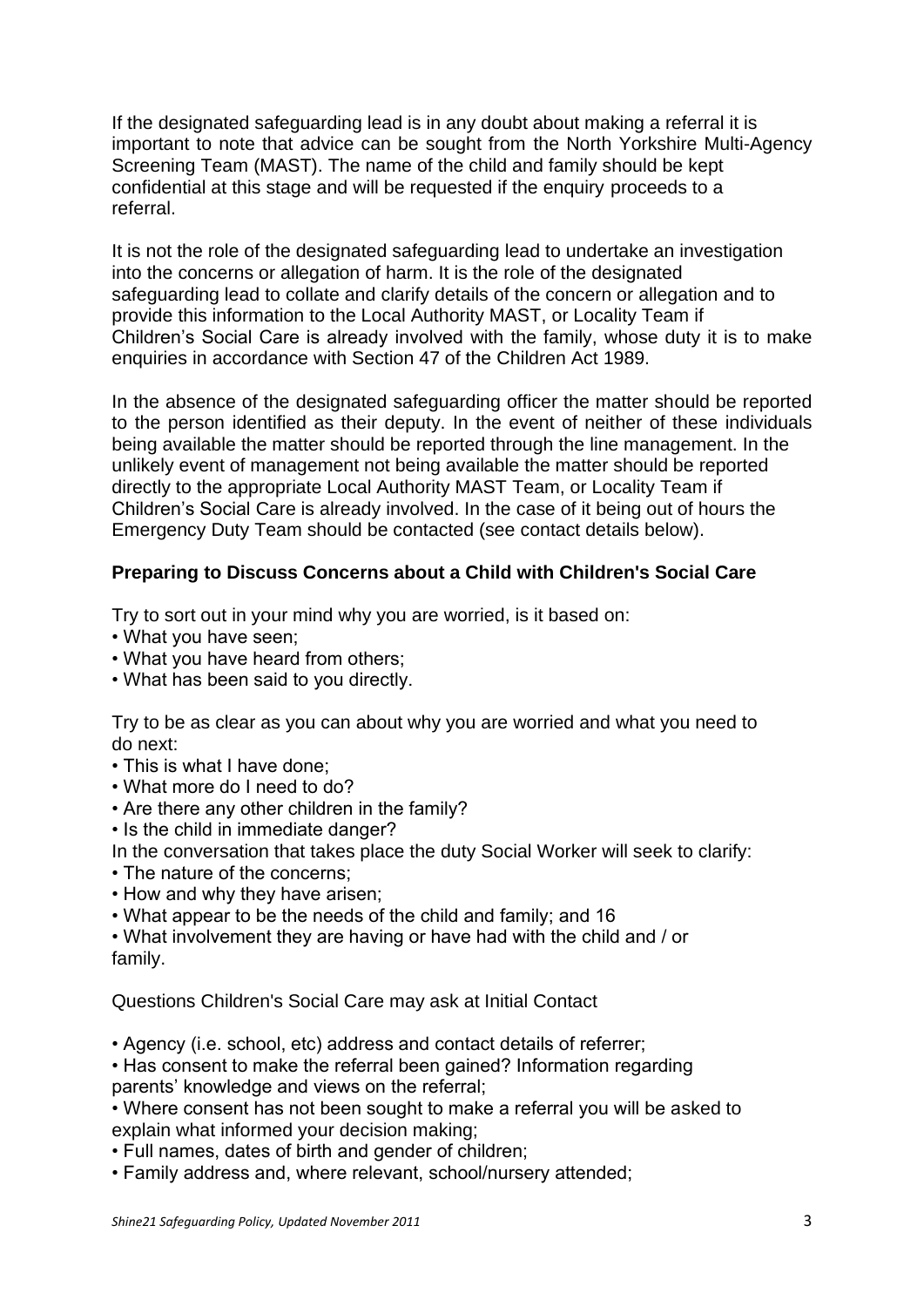- Previous addresses;
- Identity of those with Parental Responsibility;
- Names and dates of birth of all members of the household;
- Ethnicity, first language and religion of children and parents;
- Any special needs of the children or of the parents and carers;
- Any significant recent or past events;

• Cause for concern including details of allegations, their sources, timing and location;

- The child's' current location and emotional and physical condition;
- Whether the child needs immediate protection;

• Details of any alleged perpetrator (name, date of birth, address, contact with other children);

• Referrer's relationship with and knowledge of the child and his or her family;

0• Known involvement of other agencies;

- Details of any significant others;
- Gain consent for further information sharing / seeking;

• The referrer should be asked specifically if they hold any information about difficulties being experienced by the family/household due to domestic violence, mental illness, substance misuse and/or learning difficulties.

• Other information may be relevant and some information may not be

# available at the time of making contact. **REMEMBER - the collation of additional information should not result in a delay in making a referral.**

All telephone referrals to Children's Social Care made by professionals should be followed, within 24 hours by a written referral giving specific and detailed information. The North Yorkshire Universal Referral Form that needs completing within 24 hours of making a referral to Children's social care can be found here: https://www.safeguardingchildren.co.uk/about-us/worried-about-a-child/

# **Always consider issues of consent when making referrals to Children's Social Care**

Issues of consent should always be considered.

Before making a referral, parents/carers must be informed that you are making contact with Children's Social Care – including the reasons for you doing this – and be asked to give consent to the referral being made .This includes protecting a child from Significant Harm.

There are circumstances when it may be appropriate to dispense with the requirement to obtain consent to share information. This includes when:

- Discussion with the parents/ carers could place the child or other family members at risk ;
- The child is in immediate danger (e.g. requires medical attention)
- Discussion with parents / carers may place you or another member of staff at risk

It should be noted that whilst the parents, carers or child may not agree to information being shared, this does not and should not prevent professionals from being able to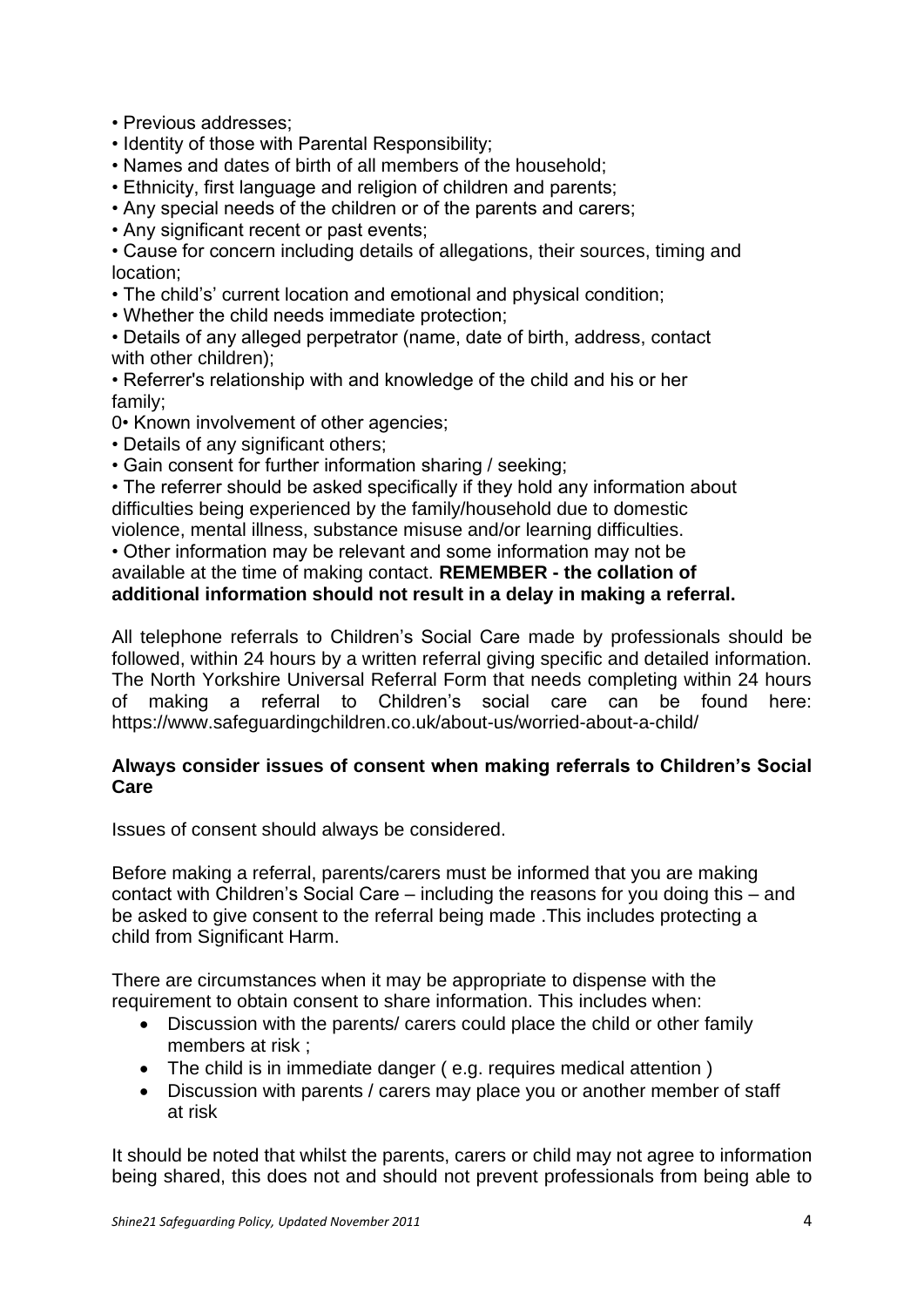make a referral where child protection concerns persist. When sharing information without consent it is important to record why any such decision have been made.

# **Expectations of feedback in respect to any referral made to Children's Social Care**

Children's Social Care should acknowledge a written referral within one working day of receiving it. If the referrer has not received an acknowledgement within 3 working days, they should contact Children's Social Care.

# **How Shine21 will manage allegations against staff or volunteers**

If any member of staff or volunteer has concerns about the behaviour or conduct of another individual working within the group or organisation including:

- Behaving in a way that has harmed, or may have harmed a child;
- Possibly committed a criminal offence against, or related to, a child or
- Behaved towards a child or children in a way that indicates s/he is unsuitable to work with children

The nature of the allegation or concern should be reported to the Designated Safeguarding Officer for dealing with allegations against staff/volunteers/carers, etc., (Joanne Pratt) immediately. The member of staff who has a concern or to whom an allegation or concern is reported should not question the child or investigate the matter further.

The Designated Safeguarding Officer for your organisation will report the matter to the Local Authority Designated Officer (LADO).

In the case that the concern or allegation relates to the Designated Officer, the Chair of Trustees of Shine21 –

Louise Mouncey should be contacted. If the immediate line manager / or other members of the management structure is implicated in the concerns or allegations or the Designated Officer is not available then the matter should be reported directly to the Local Authority Designated Officer. If suspension of the alleged abuser is required the designated officer should discuss this with the LADO to consider the timing.

In cases where there is an immediate risk to any child or young person, the information must be passed to Local Authority Children's Social Care or the Police, as soon as possible.

### **Allegations against staff in their personal lives or which occur in the community**

If an allegation or concern arises about a member of staff, outside of their work with children, and this may present a risk of harm to child/ren for whom the member of staff is responsible, the general principles outlined in this policy will still apply.

If the member of staff lives in a different authority area to that which covers their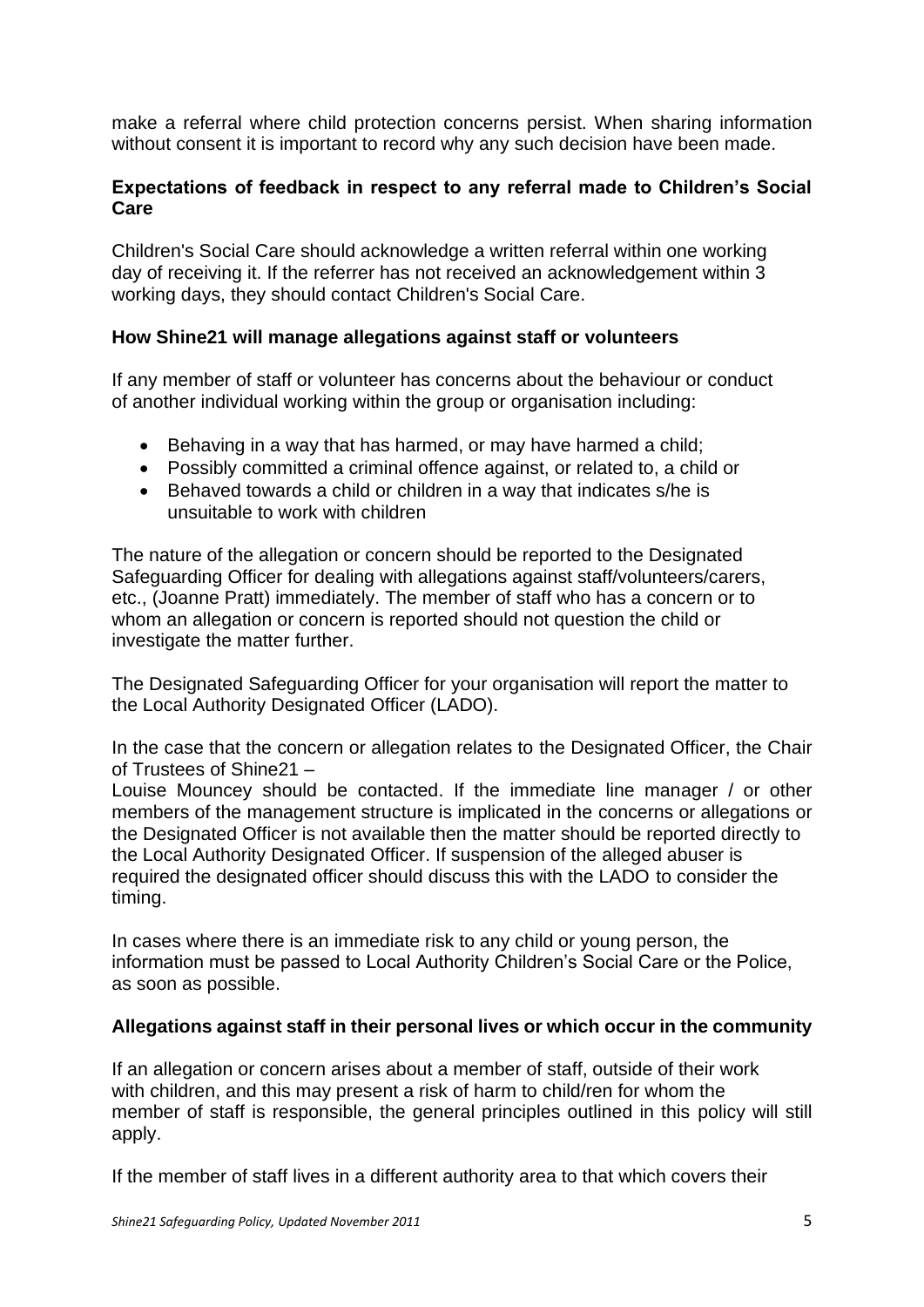workplace, liaison should take place between the relevant agencies in both areas and a joint Strategy Meeting / Discussion or Professional's Meeting should be held.

# **Staff & Volunteer Self Protection**

Adherence to guidelines on self protection for staff and volunteers working with children and young people can avoid vulnerable situations where false allegations can be made.

Staff and volunteers at Shine21 are advised:

- To avoid situations where a staff member or volunteer is on their own with a child.
- In the event of an injury to a child, accidental or not, ensure that it is recorded and witnessed by another adult in the accident book, located with Louise Mouncey, Chair of Trustees.
- Keep written records of any allegations a child makes against staff and volunteers and report in line with the Child Protection Policy.
- If a child or young person touches a staff member or volunteer inappropriately record what happened immediately and inform the Designated Safeguarding officer.
- To follow Shine21 guidance on behaviour management (policy in development). Specific training on behaviour management relevant to children with Down Syndrome is provided by the organisation.

# **Training and Awareness:**

Shine21 will ensure an appropriate level of safeguarding training is available to its Trustees, Employees, Volunteers and any relevant persons linked to the organisation who requires it (e.g. contractors).

For all employees who are working or volunteering with children, this requires them as a minimum to have awareness training that enables them to:

- Understand what safeguarding is and their role in safeguarding children.
- Recognise a child potentially in need of safeguarding and take appropriate action.
- Understand how to report a safeguarding concern.
- Understand dignity and respect when working with children.
- Have knowledge of the Safeguarding Children Policy.

Similarly, employees and volunteers may encounter concerns about the safety and wellbeing of an adult at risk of abuse. For more information about adults safeguarding, refer to Shine21's Adults Safeguarding Policy.

# **Confidentiality and Information Sharing:**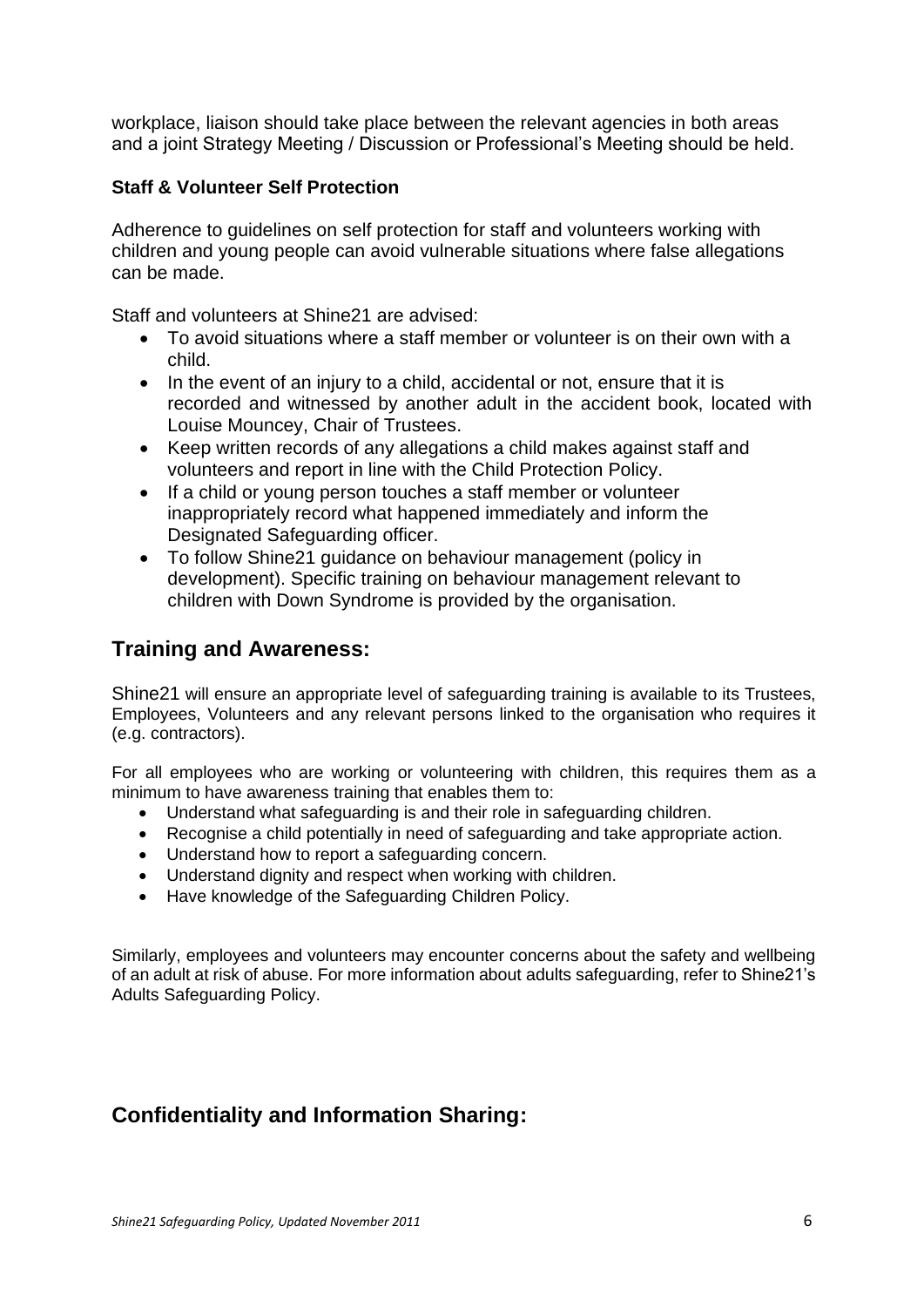Shine21 expects all employees, volunteers and trustees to maintain confidentiality. Information will only be shared in line with the General Data Protection Regulations (GDPR) and Data Protection.

However, information should be shared with the Local Authority if a child is deemed to be at risk of harm or **contact the police if they are in immediate danger, or a crime has been committed**. For further guidance on information sharing and safeguarding see Shine21's Confidentiality and Information Sharing policies.

# **Recording and Record Keeping:**

If anyone in Shine21 has concerns about a child or young person's welfare or safety, it's vital all relevant details are recorded. This must be done regardless of whether the concerns are shared with the police or children's social care. An accurate record must be recorded of:

- the date and time of the incident/disclosure
- the date and time of the report
- the name and role of the person to whom the concern was originally reported and their contact details
- the name and role of the person making the report (if this is different to the above) and their contact details
- the names of all parties who were involved in the incident, including any witnesses
- the name, age and any other relevant information about the child who is the subject of the concern (including information about their parents or carers and any siblings)
- what was said or done and by whom
- any action taken to look into the matter
- any further action taken (such as a referral being made)
- the reasons why the organisation decided not to refer those concerns to a statutory agency (if relevant).

The report must be factual. Any interpretation or inference drawn from what was observed, said or alleged should be clearly recorded as such. The record should always be signed and dated by the person making the report.

All records must be securely and confidentially stored in line with General Data Protection Regulations (GDPR).

#### **Storage of Child Protection Records**

Shine21 child protection records, both electronic or paper-based, will be kept confidential and stored securely. Electronic files will be password protected and stored on computers with protection against hackers and viruses.

• Information about child protection concerns and referrals will be kept in a separate child protection file for each child, rather than in one 'concern log'. The child protection file should be started as soon as Shine21 becomes aware of any concerns.

• It's good practice to keep child protection files separate from a child's general records. The child's general record will be marked to indicate that there is a separate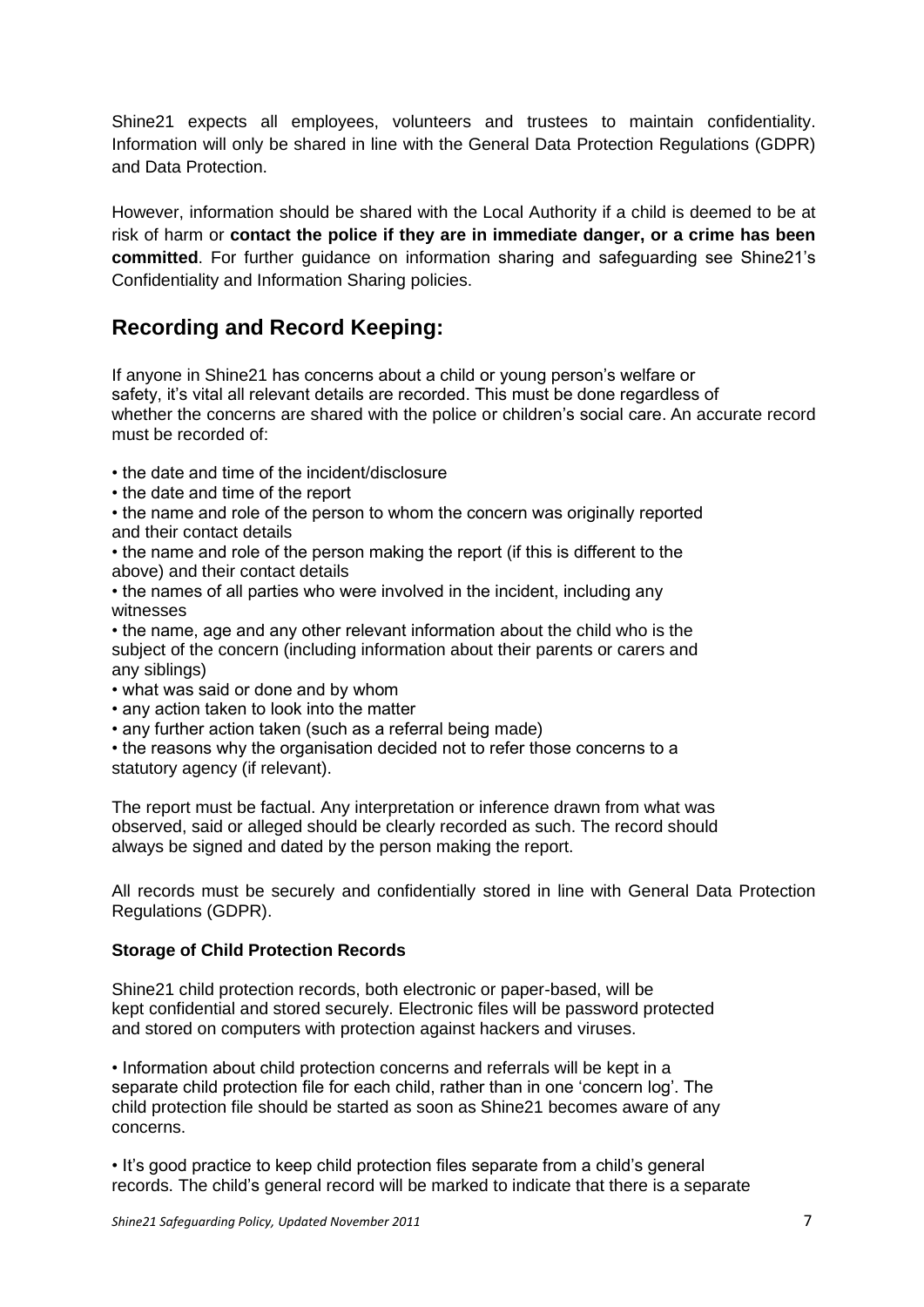child protection file to also consult.

• If anyone needs to share records within your Shine21 or with an external agency, these records must be kept confidential by using passwords and encryption when sharing electronic files.

• As Shine 21's staff and volunteers use their personal computers to make and store records, staff and volunteers need to sign Shine21's computer use and record agreement to ensure that records are being stored securely.

• If the person responsible for managing your child protection records leaves Shine21, someone will be appointed to take over their role and arrange a proper handover

#### **Retention of child protection files**

Some agencies, for example in the education and health sectors, have their own guidance for the retention of child protection information.

Child protection files should be passed on to any new school a child attends (Department for Education (DfE), 2020; Department of Education, 2016; Information and Records Management Society (IRMS), 2016).

The file should be kept until the child is 25 (this is seven years after they reach the school leaving age) (Information and Records Management Society (IRMS), 2016). In Northern Ireland the government recommends that child protection files should be kept until the child's 30th birthday (Department of Education, 2016).

There are exemptions to these rules the officer responsible for Shine21 should seek advice at this time if they are unclear.

#### **Recording concerns about adult behaviour**

If concerns are raised about an adult who works or volunteers with the children at Shine21, for example due to

- behaving in a way that has harmed, or may have harmed, a child
- committing a criminal offence against, or related to, a child
- behaving in a way that indicated they are unsuitable to work with young people.

a clear and comprehensive record of all allegations made against the adult must be kept. This must include:

- what the allegations were
- how the allegations were followed up
- how things were resolved
- any action taken
- decisions reached about the person's suitability to work with children.

These records will enable Shine21 to give accurate information if the information is ever requested, for example:

- in response to future requests for a reference
- if a future employer asks for clarification about information disclosed as part of
- a vetting and barring check
- if allegations resurface after a period of time.

#### **Storing records relating to adults**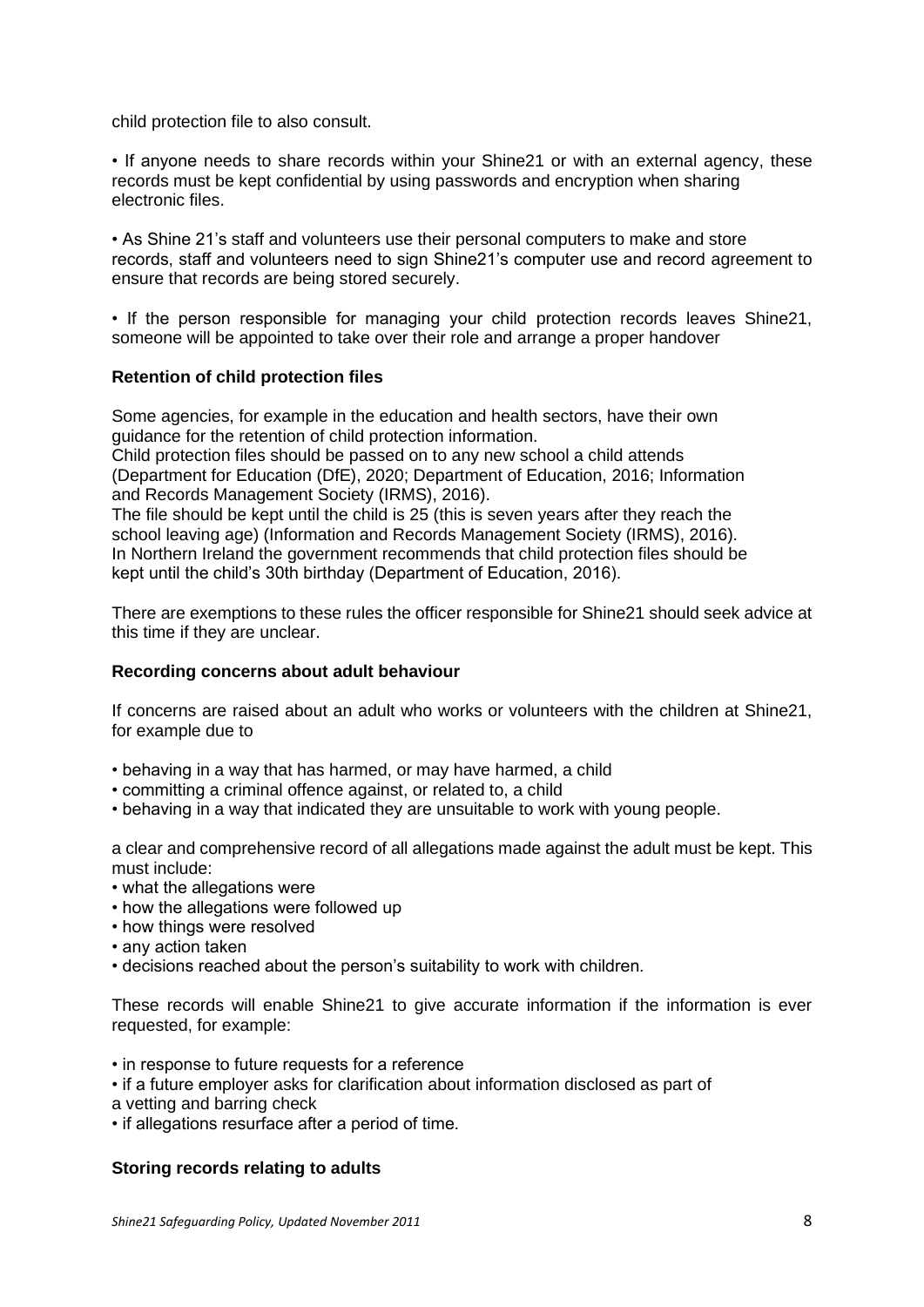Shine21 will keep records relating to concerns about an adult's behaviour in the person's confidential personnel file (not in a central 'concerns log') and a copy will be given to the individual.

#### **Retention periods: concerns about adults**

Shine21 will ensure it complies with the following guidance around retention periods for records where concerns about adults have been recorded. If concerns have been raised about an adult's behaviour around children, the general rule is that you should keep the records in their personnel file either until they reach the age of 65 or for 10 years – whichever is longer (IRMS, 2016; Department for

Education (DfE), 2020). This applies to volunteers and paid staff.

For example:

• if someone is 60 when the investigation into the allegation is concluded, keep the records until their 70th birthday

• if someone is 30 when the investigation into the allegation is concluded, keep the records until they are aged 65.Records retention and storage guidelines

You should keep records for the same amount of time regardless of whether the allegations were unfounded. However, if you find that allegations are malicious you should destroy the record immediately.

Information should be kept for this length of time even if the person stops working or volunteering for the organisation.

In some cases, records should be kept for longer periods and advice should be sought at this time if there are any doubts.

#### **Criminal records checks**

Shine21 will not store copies of criminal records check certificates unless there is a dispute about the results of the check. Instead, a confidential record will be kept of:

- the date the check was completed
- the level and type of check (standard/enhanced/barred list check and the relevant workforce)
- the reference number of the certificate
- the decision made about whether the person was employed (with reasons).

If there is a dispute about the results of a check, a copy of the Certificate can be kept for no longer than six months.

#### **Destruction of child protection records**

When the retention period finishes, confidential records will be incinerated or shredded in the presence of a member of Shine21 or entrusted to a firm specialising in the destruction of confidential material. At the same time any electronic versions of the record will be purged.

If not shredded immediately, all confidential records must be held in a secured plastic bag, labelled as confidential and locked in a cupboard or other secure place; or placed in a confidential waste bin.

If Shine21 closes down, arrangements will be made for the ongoing management of records. This includes the review, retention and disposal of these records.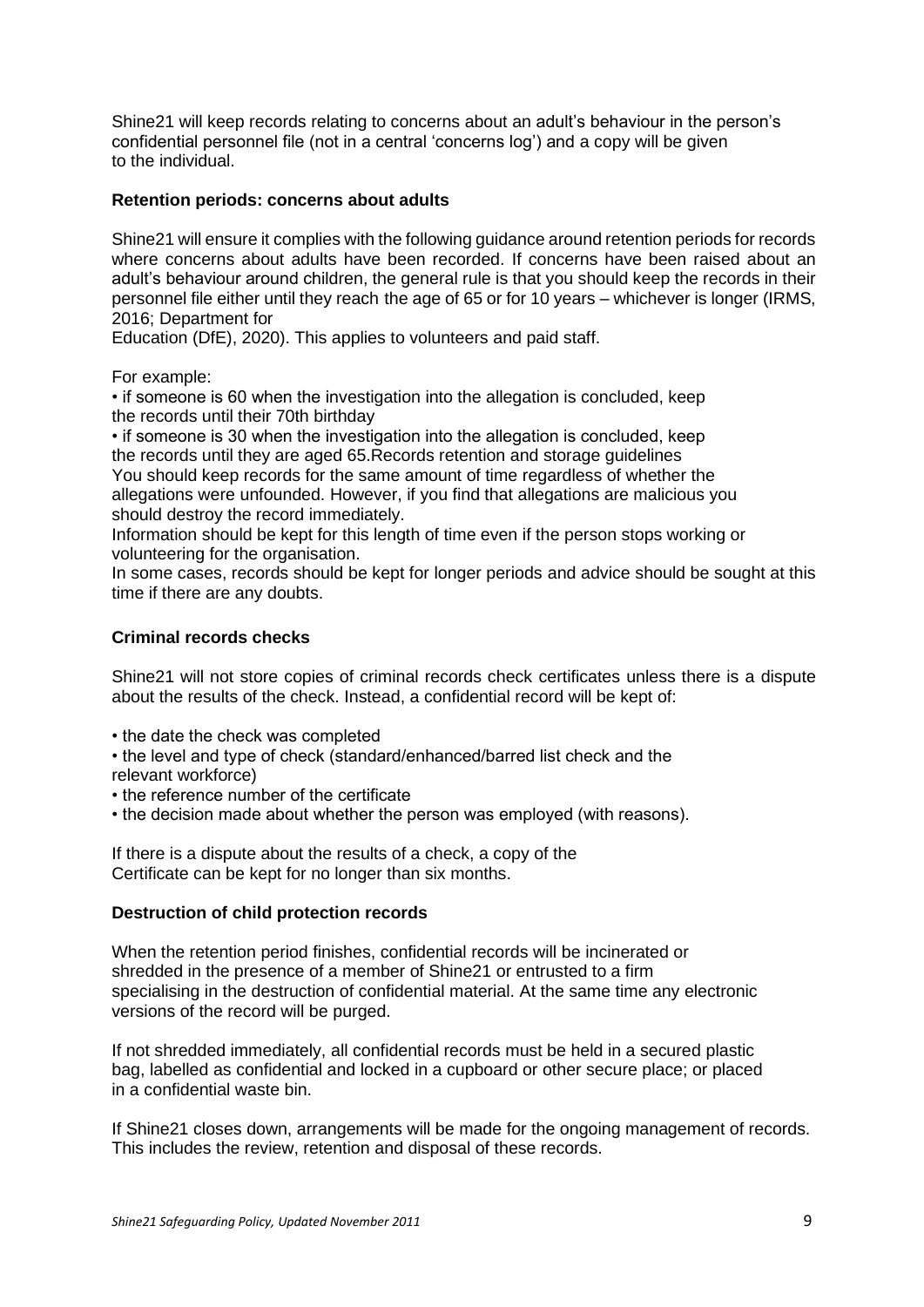# **Safe Recruitment & Selection:**

Shine21 is committed to safe employment and safe recruitment practices, that reduce the risk of harm to children from people unsuitable to work with them or have contact with them.

Shine21 has policies and procedures that cover the recruitment of all Trustees, employees and volunteers.

It is important when recruiting paid staff and volunteers to adhere to the Organisation's recruitment policy. This will ensure potential staff and volunteers are screened for their suitability to work with children and young people.

• All paid staff and volunteers with access to children and young people or sensitive information relating to children will be required to undertake an enhanced DBS check.

• Staff and volunteers working directly with children or with access to sensitive information will be required to complete Child Safeguarding Training. Their training will be reviewed in supervision.

• All staff and volunteers will be required to read the Child Safeguarding Policy and procedures.

• All staff and volunteers to complete an application form, which details of previous employment, details of any conviction for criminal offences (including spent convictions under the Rehabilitation of Offenders Act 1974), agreement for an enhanced DBS check,

• The potential staff member or volunteer will be interviewed for their suitability for the post by members of the board of trustees of the charity.

• Staff and volunteers will have a period of induction where they will

complete any induction training relevant to their role. This may include an introduction to Down Syndrome and the learning profile of children with Down Syndrome, Child Safeguarding, Counselling training, first aid training and information regarding internal policies such as Social Media and the Data Protection Policy).

The Disclosure and Barring Service (DBS) can help employers make safer recruitment decisions and prevent unsuitable people from working with vulnerable groups, including children. It replaces the Criminal Records Bureau (CRB) and Independent Safeguarding Authority (ISA). (https://www.gov.uk/government/organisations/disclosure-and-barring-service)

A person who is barred from working with children or vulnerable adults will be breaking the law if they work or volunteer, or try to work or volunteer with those groups. If Shine21 knowingly employs someone who is barred to work with those groups they will also be breaking the law. If there is an incident where a member of staff or volunteer has to be dismissed because they have harmed a child or vulnerable adult, or would have been if they had not left, Shine21 will notify the DBS**.** 

# **Code of Practice**

Staff / Volunteers should always adhere to the following code of practice;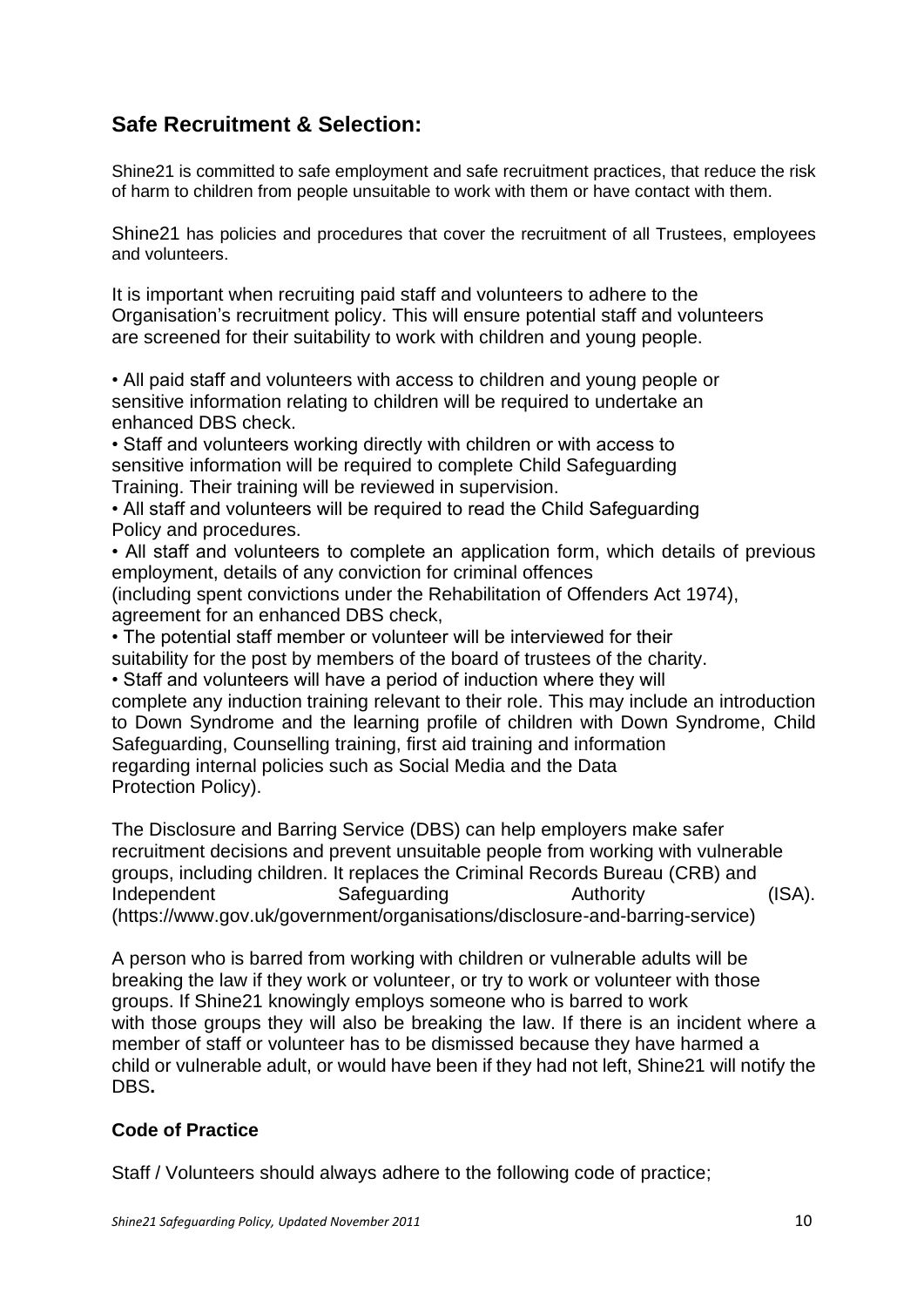• Take all allegations, suspicions or concerns about abuse that a young person makes seriously (including those made against staff) and report them through the procedures.

• Provide an opportunity and environment for children to talk to others about concerns they may have.

• Provide an opportunity and environment for parents to discuss any stresses they may be experiencing and to seek help where necessary.

• Provide an environment that encourages children and adults to feel comfortable and confident in challenging attitudes and behaviours that may discriminate others.

• Risk assess situations and activities to ensure all potential dangers have been identified.

• Treat everyone with dignity and respect.

Staff / volunteers / children should not;

- Permit or accept abusive or discriminatory behaviour.
- Engage in inappropriate behaviour or contact.
- Use inappropriate or insulting language.
- Show favouritism to anyone.
- Undermine or criticise others.
- Give personal money.

• Use social networks for personal communication with children and young people for whom they are responsible

# **Social Media:**

All employees and volunteers should be aware of Shine21's social media policy and procedures and the code of conduct for behaviour towards the children we support.

# **Use of Mobile Phones and other Digital Technology:**

All employees, trustees and volunteers should be aware of Shine21's policy and procedures regarding the use of mobile phones and any digital technology and understand that it is unlawful to photograph children and young people without the explicit consent of the person with parental responsibilities.

# **Whistleblowing:**

It is important that people within Shine21 have the confidence to come forward to speak or act if they are unhappy with anything. Whistle blowing occurs when a person raises a concern about dangerous or illegal activity, or any wrong- doing within their organisation. This includes concerns about another employee or volunteer. There is also a requirement by Shine21 to protect whistleblowers. Please see Shine21's Whistleblowing policy for further information.

Further information can be found on North Yorkshire Safeguarding Children Board website: https://www.safeguardingchildren.co.uk/

# **Important Contacts:**

#### **Senior Lead for Safeguarding**

Name: Joanne Pratt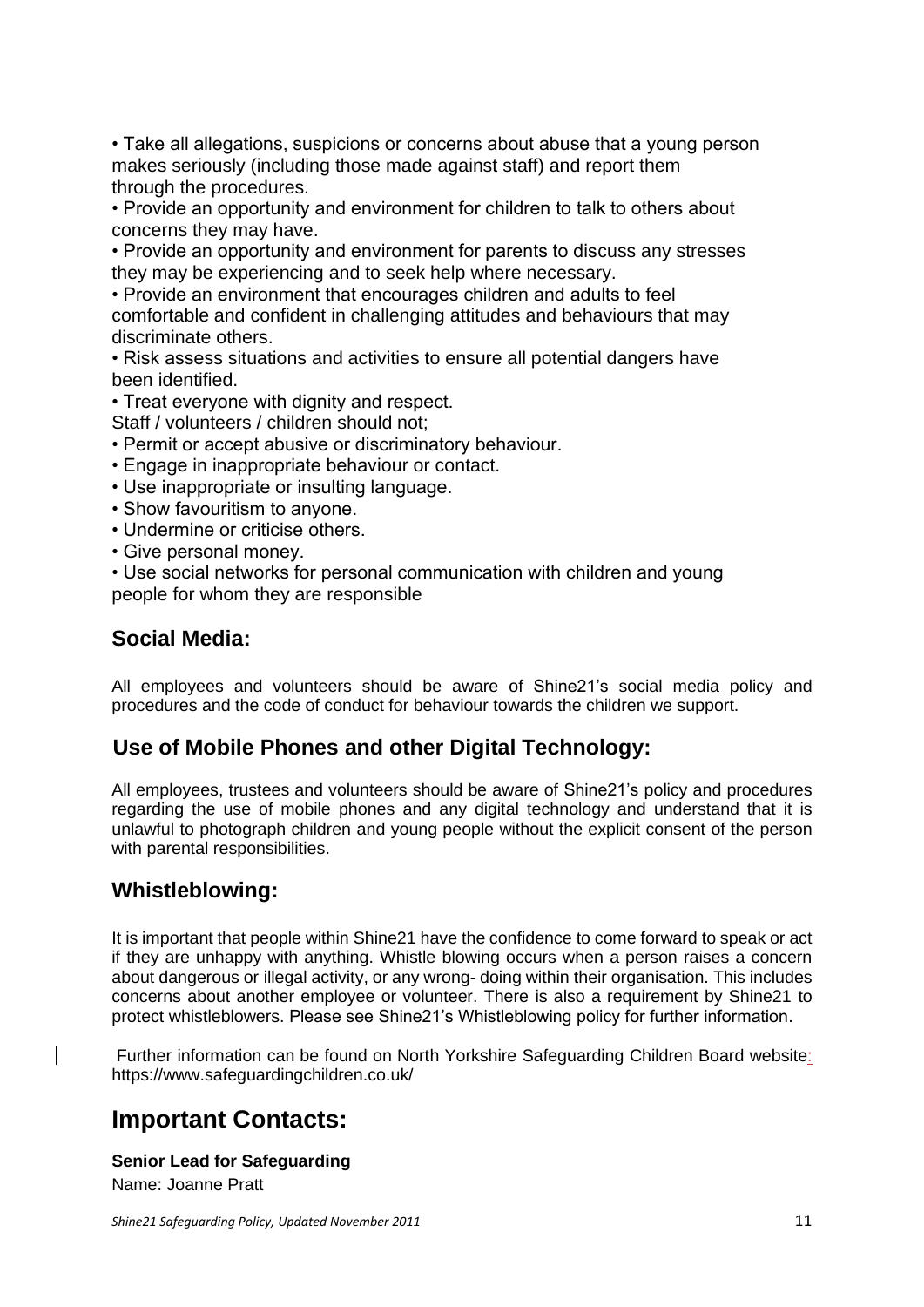Email address: [shine21safeguarding@gmail.com](mailto:shine21safeguarding@gmail.com) Telephone number:

### **Deputy Senior Lead for Safeguarding**

Name: Louise Mouncey Email address: contact@shine21.org Telephone number: 07763855044

# **Trustee for Safeguarding**

Name: Joanne Pratt Email address: contact@Shine21.org Telephone number:

# **North Yorkshire Multi-Agency Screening Team (Children's Social Care Referral Team)**

Anyone can make a referral to the North Yorkshire Multi-Agency Screening Team (MAST) if you are worried about any child and think they may be a victim of neglect or abuse, whether as a member of the public or as a professional.

Professionals in all agencies have a responsibility to refer a child when it is believed or suspected that a child:

- Has suffered significant harm and /or;
- Is likely to suffer significant harm and/or;

Has developmental and welfare needs which are likely only to be met through provision of family support services (with agreement of the child's parent).

If you believe the situation is urgent but does not require the police, please call 01609 780780 to make a telephone contact.

Should your call be outside of business hours (Monday – Friday / 9am-5pm) please still call 01609 780780 to speak to the Emergency Duty Team.

A written referral using the universal referral form must be completed and submitted within 24 hours of your telephone call.

You do not need to make a telephone contact prior to submitting a written referral should the situation not be urgent.

To make a written referral, a universal referral form must be completed. You must ensure that all relevant information, including parental consent or clear reasons why this has not been obtained, is provided to ensure that the referral can be progressed as effectively as possible. You will receive acknowledgement of your contact being received. Should you not receive this please follow up to ensure your information has been received.

### Consent

It is good practice that agencies work in partnership with parents and carers and they are informed of your concerns with consent obtained for referrals. Consent is always required for referrals to services such as the Early Help Service, without it, the services available to the family may be limited.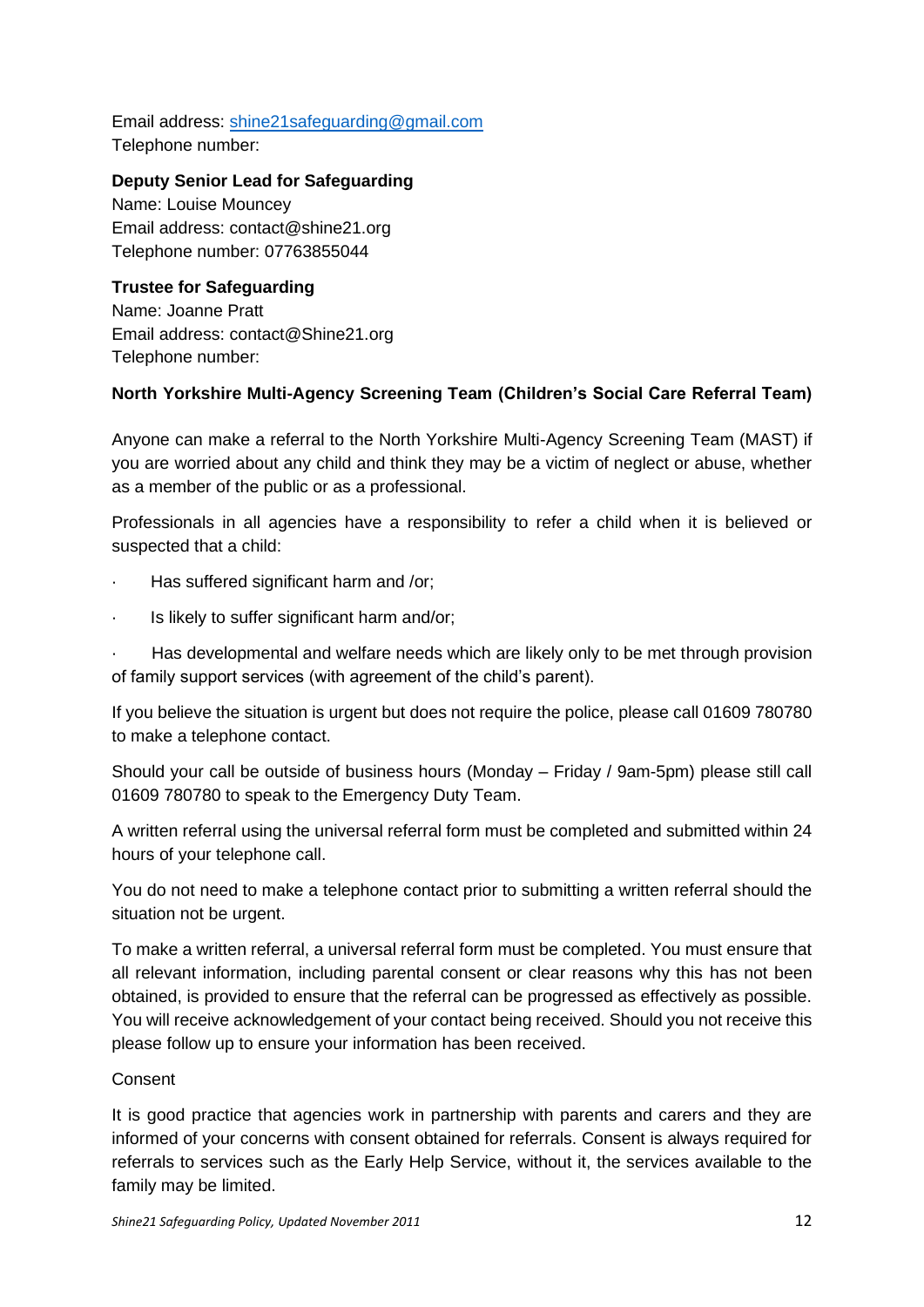Consent is not required should you believe informing the parents or carers would place a child at significant risk of harm.

Where consent has not been obtained, and professionals feels that after speaking with their safeguarding lead/manager that a referral is still warranted, professional should submit a referral detailing their actions and inform parent and carer of their actions.

The North Yorkshire Universal Referral Form that needs completing within 24 hours of making a referral to Children's social care can be found here: https://www.safeguardingchildren.co.uk/about-us/worried-about-a-child/

| <b>North</b> | Yorkshire | Early | <b>Help</b> | Hub |
|--------------|-----------|-------|-------------|-----|
|              |           |       |             |     |

Early Help – Central

Selby, Hambleton, Richmondshire

01609 534829

earlyhelpcentral@northyorks.gov.uk

Early Help – West

Harrogate, Knaresborough, Ripon, Craven

01609 534842

earlyhelpwest@northyorks.gov.uk

Early Help – East

Scarborough, Whitby Ryedale

01609 534852

earlyhelpeast@northyorks.gov.uk

#### **North Yorkshire Local Authority Designated Officer**

In accordance with Working Together (2018), where an organisation has received an allegation that a volunteer or member of staff who works with children has:

– behaved in a way that has harmed a child, or may have harmed a child;

– possibly committed a criminal offence against or related to a child; or

– behaved or may have behaved in a way that indicates they may not be suitable to work with children.

You should contact the Duty Local Authority Designated Officer (LADO) on 01609 533080.

A referral should be sent to the LADO within one working day using the LADO Referral Form, giving as much detail as possible. Completed LADO Referral Forms should be emailed using secure mail to the lado@northyorks.gov.uk or if you do not have a secure email address please contact 01609 533080 within office hours.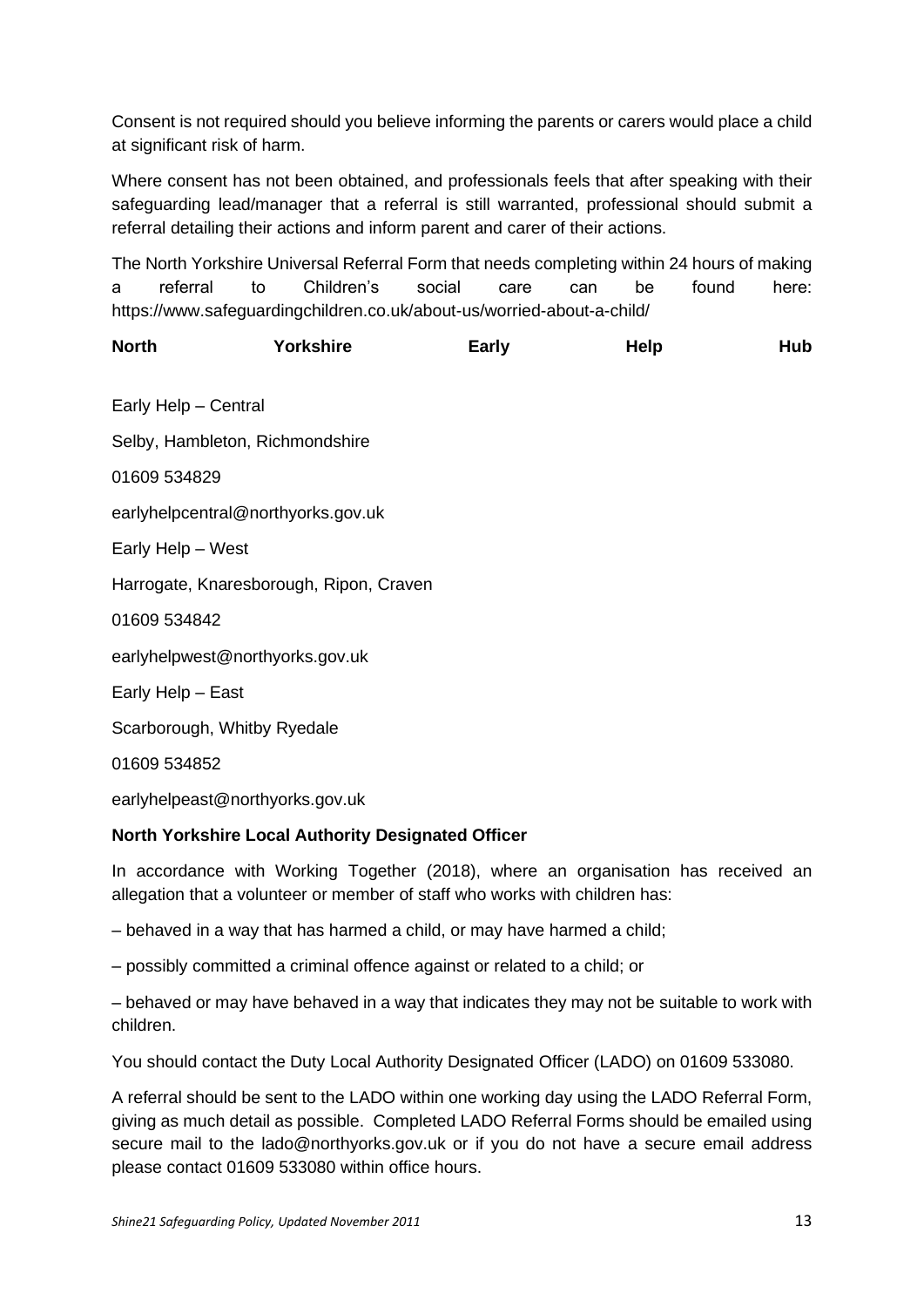Where there is an immediate threat to a child please contact the Police or the contact the Emergency Duty Team (if outside office hours) on 01609 780780.

If your enquiry is out of office hours please contact 01609 780780.

### **For City of York Council the LADO can be contacted at:**

Interim arrangements for LADO are as follows:

A representative from the LADO team will be available Monday-Thursday. However, there will be a limited service on a Friday.

The phone won't be manned all the time so please phone and leave a message on 01904 551783 or email a referral or query to lado@york.gov.uk and we will aim to respond to your request within 24 hours (during office hours).

If you have an urgent query or you believe a child is at risk please contact the Multi Agency Safeguarding Hub (MASH) on 01904 551900

Outside office hours, at weekends and on public holidays please contact the emergency duty team on 01609 780780

If you wish to make an allegation or you have a concern about a professional working with children, young or vulnerable people in the City of York, a referral should be sent to the Local Authority Designated Officer using the LADO Referral Form, giving as much detail as possible. Completed LADO Referral Forms should be emailed using secure mail to lado@york.gov.uk

If you do not have secure email please contact 01904 551783 to make your referral or to seek advice.

Further information and a copy of the LADO referral form is here: https://www.saferchildrenyork.org.uk/allegations-against-childcare-professionals-andvolunteers.htm

### **For children who reside in the City of York the city of York Safeguarding Team will need to be contacted on:**

Child protection and safeguarding

Multi Agency Safeguarding Hub (MASH) is a multi-agency single point of contact for all concerns about children and to make sure that children receive the right level of support.

#### Reporting child abuse

If you're concerned about a child or young person, you must contact the MASH team. If there are immediate concerns about the safety of a child, you should contact North Yorkshire Police on 999

Contact MASH Monday to Friday, 8.30am to 5.00pm:

telephone - 01904 551900

email - mash@york.gov.uk

Contact MASH Early Help Team to make an early help referral or access advice: